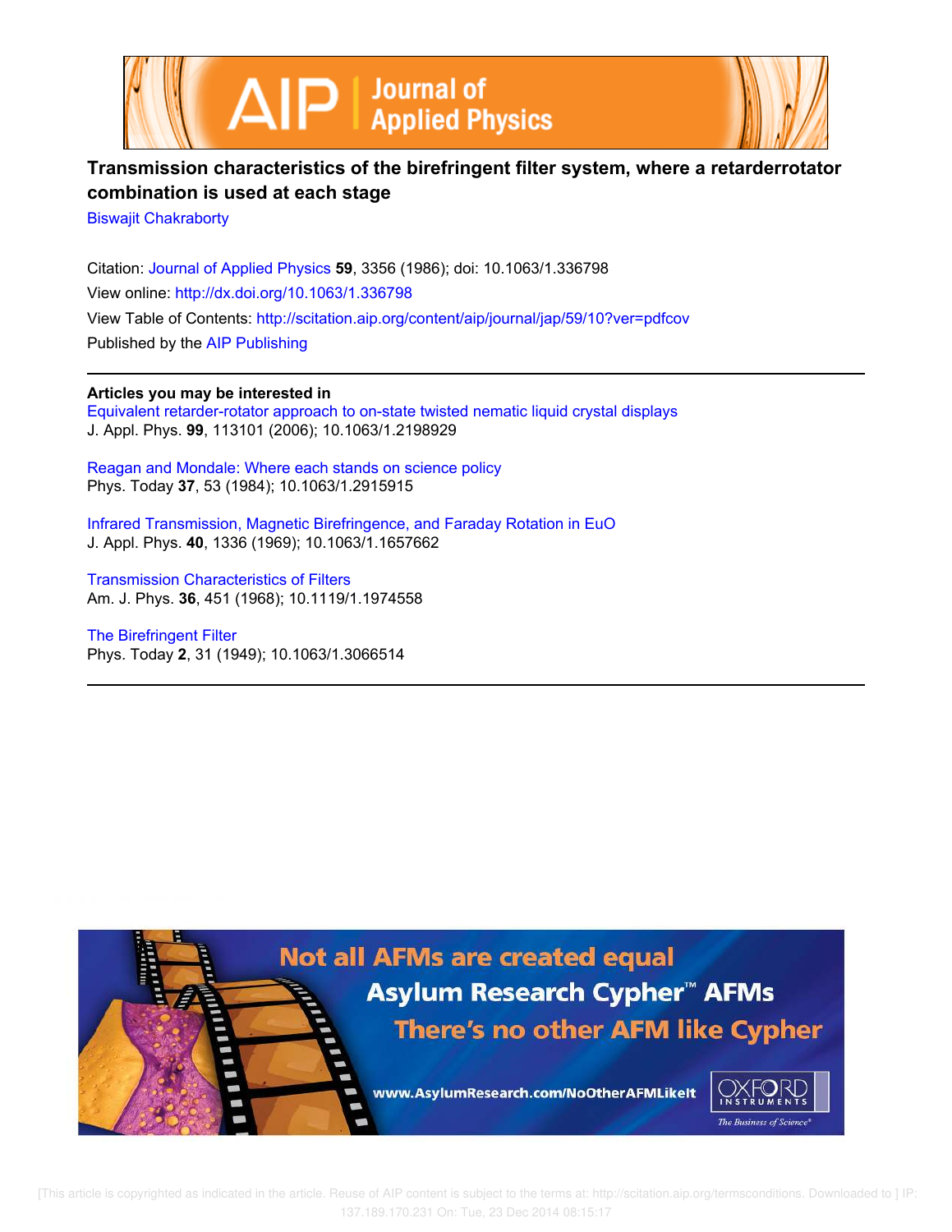## Transmission characteristics of the birefringent filter system, where a retarder-rotator combination is used at each stage

Biswajit Chakraborty

*Department 0/ Applied Physics, Optics and Optoelectronics Section, University o/Calcutta,* 92, *A.P.* C. *Road, Calcutta* 700 009, *India* 

(Received 23 October 1985; accepted. for publication 27 January 1986)

Polarizers and retarders have long been known as the basic building blocks of Lyot and Sale filters. Recently the use of an optically active medium along with polarizers and retarders has been found to be useful for modifying the transmission characteristics of the birefringent filter system. In this paper, the effect of using an optically active medium as the interstage element of a Sale filter has been studied. The idea of a birefringent band suppression filter has been found and the tuning procedures of these fixed-type filters have also been discussed.

Solc and Lyot filters are well-known examples of linear birefringent networks. The state of polarization and the spectral distribution of intensity are the two properties of the wave that are simultaneously operated upon by such polarizing optical systems. These types of filters, which depend for their action on the interference of polarized light, can be designed for narrow-passband (about a fraction of an angstrom) spectral intensity transmittance. A useful discussion on Lyot and Sole filters and a review of the elementary theory can be found in the works of Evans. 1.2 The comparison between Lyot and Sole filters can be found in Refs. 2 and 3. In both fan- and folded-type Solc filters, the azimuths of different retarders are obtained by simple mathematical relations. The intensity transmission at the principal pass gets sharper as the number of stages increases, but this will enhance the neighboring maximas. An interesting development in the birefringent filter system was described by Harris, Amman, and others.<sup>3</sup> They were able to design for any arbitrarily prescribed amplitude transmittance, by impulse response technique, subject to the conditions that the amplitude transmittance must be periodic with frequency and the corresponding impulse response must be real and causal. Sole and Lyot filters may be considered as the special cases of this generalized filter system. Recently Chakraborty<sup>4</sup> and Ghosh<sup>5</sup> have shown the possibility of using an optically active medium, i.e., rotators, in a birefringent filter system. The frequency-dependent rotation introduced by each rotator can be usefully applied for modifying the spectral intensity transmittance of the birefringent filter system.

Tunability of the birefringent fitter is an important criterion from an application point of view. Billings<sup>6</sup> showed a series of methods by which a Lyot-Ohman polarization filter could be tuned over a range of wavelengths. In the case of generalized birefringent networks,<sup>3</sup> the use of an electro-optic cell in place of a quartz or calcite retarder is of great advantage where variable tunability is required.<sup>3,7</sup>

In this communication, we will first derive an expression for intensity transmission of a fan-type Sole filter, where a rotator is placed after each retarder (Fig. 1). Next we will derive an expression for the intensity transmission of the above-mentioned filter system, where the slow axis of each retarder is parallel to the transmission axes of the polarizers.

These fixed-type filters can be tuned at any wavelength in the visible region by changing the thickness of the retarders and rotators. The tuning procedures of these filter systems will also be discussed.

Let the Jones vector of the input beam be represented by

$$
\epsilon_i = \begin{vmatrix} \epsilon_x \\ \epsilon_y \end{vmatrix} . \tag{1}
$$

With the help of Fig. 1, the Jones vector of the output beam can be written as

$$
\epsilon_0 = P_{\text{out}}(0)R(\theta/2)R(n\theta)[R(\alpha - \theta)C(\delta)]^n
$$
  
×R(-\theta/2)P<sub>in</sub>(0)\epsilon<sub>i</sub>, (2)

where *n* is the number of retardation plates which are equal to the number of rotators. Here  $C(\delta)$  and  $R(\alpha)$  represent the Jones matrices of the retarder and rotator respectively, given by

$$
C(\delta) = \begin{vmatrix} e^{i\delta/2} & 0 \\ 0 & e^{-i\delta/2} \end{vmatrix},
$$
  
\n
$$
R(\alpha) = \begin{vmatrix} \cos \alpha & -\sin \alpha \\ \sin \alpha & \cos \alpha \end{vmatrix},
$$
\n(3)

 $P_{in}$  (0) and  $P_{out}$  (0) represent, respectively, the Jones matrices of the input and output linear polarizers; both have transmission axes parallel to the *X* axis of the reference coordinate system and are given by

$$
P_{\text{in}}(0) = P_{\text{out}}(0) = \begin{vmatrix} 1 & 0 \\ 0 & 0 \end{vmatrix}.
$$
 (3a)



FIG. 1. The diagram shows a fan-type Solc filter, where a rotator  $R(\alpha)$  is placed after each retarder  $C(\delta)$ .  $P_{in}(0)$  and  $P_{out}(0)$  represent linear polarizers, with transmission axes parallel to the  $X$  direction of the reference coordinate system.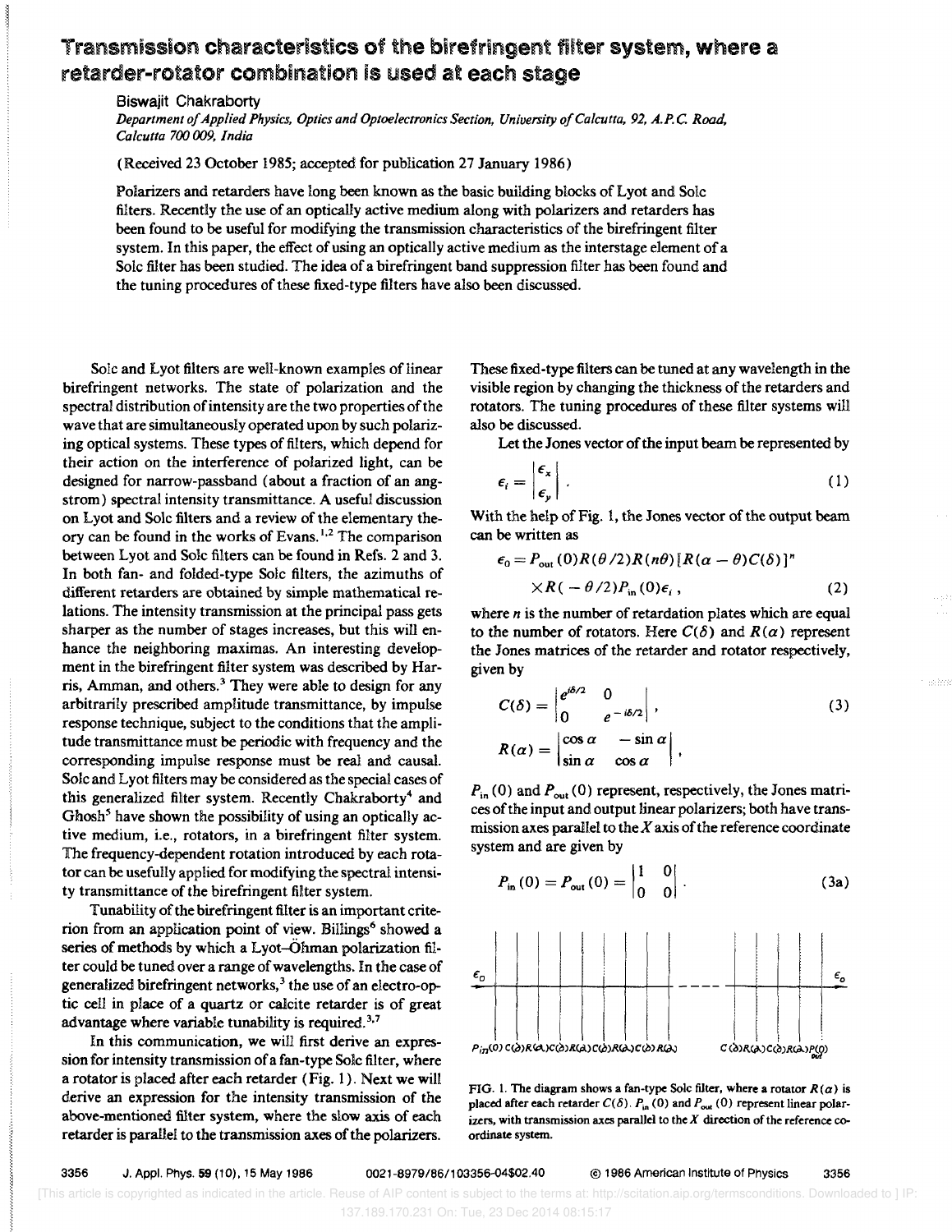In the fan-type Sole filter the azimuth of the jth retarder is given by

$$
\theta_j = (\theta/2) + (j-1)\theta,\tag{4}
$$

where  $\theta$  can be obtained by the condition  $n\theta \approx \pi/2$ .

$$
m_0 = R(\alpha - \theta)C(\delta) = \begin{vmatrix} e^{i\delta/2}\cos(\alpha - \theta) & -\sin(\alpha - \theta)e^{-i\delta/2} \\ e^{i\delta/2}\sin(\alpha - \theta) & \cos(\alpha - \theta)e^{-i\delta/2} \end{vmatrix} = \begin{vmatrix} m_{11} & m_{12} \\ m_{21} & m_{22} \end{vmatrix}.
$$
 (5)

The nth power of an unimodular matrix is'

$$
m_0^n = \left| \frac{m_{11}P_{n-1}(x) - P_{n-2}(x)}{m_{21}P_{n-1}(x)} - \frac{m_{12}P_{n-1}(x)}{m_{22}P_{n-1}(x) - P_{n-2}(x)} \right|,
$$
\n(6)

where

$$
x = \frac{1}{2}(m_{11} + m_{22})
$$
 (7)

and  $P_n(x)$  is the Chebyshev polynomial of the second kind, given by

$$
P_n(x) = \sin[(n+1)\cos^{-1}x]/\sqrt{1-x^2}.
$$
 (8)

Using the above result for  $m_0^n$  in expression (2), we have

$$
\epsilon_0 = \begin{vmatrix} P \\ 0 \end{vmatrix} \epsilon_x, \tag{9}
$$

where

$$
p = \frac{\sin(n\chi)}{\sin \chi} \cos\left(\frac{\theta}{2}\right) \cos\left(\alpha + n\theta - \frac{\theta}{2}\right) e^{i\delta/2}
$$

$$
- \frac{\sin[(n-1)\chi]}{\sin \chi} \cos(n\theta)
$$

$$
+ \frac{\sin(n\chi)}{\sin \chi} \sin\left(\frac{\theta}{2}\right) \sin\left(\alpha + n\theta - \frac{\theta}{2}\right) e^{-i\delta/2}.
$$
(10)

Now making use of the condition  $n\theta \approx \pi/2$  in the above expression, the intensity transmittance of the filter, apart

from a constant photometric factor is given by  
\n
$$
T = \left(\frac{\sin(n\chi)}{\sin\chi}\right)^2 \left[\sin^2(\alpha - \theta)\cos^2(\frac{\delta}{2}) + \sin^2\alpha\sin^2(\frac{\delta}{2})\right],
$$
\n(11)

where

$$
\chi = \cos^{-1}[\cos(\delta/2)\cos(\alpha - \theta)]. \tag{12}
$$

Putting  $\alpha = 0$  in expression (11), we get the intensity transmittance of an original Sole filter,<sup>2</sup> given by

$$
T = \left(\frac{\sin(n\chi)}{\sin\chi}\cos\chi\tan\theta\right)^2,\tag{13}
$$

where

$$
\chi = \cos^{-1}[\cos(\delta/2)\cos\theta].\tag{14}
$$

Now we will derive an expression for the intensity transmittance of the filter, where the slow axis of each retarder is parallel to the transmission axes of the polarizers. In that case the number of retarders is equal to one less than the number of rotators.

Substituting  $\theta = 0$  in expression (10), the intensity transmittance of the filter is found as

$$
T = 1 - \left(\frac{\sin(n\chi)}{\sin\chi}\sin\alpha\right)^2, \tag{15}
$$

3357 J. Appl. Phys., Vol. 59, No.1 0, 15 May 1986

 $m_0$  is given by

where

$$
\chi = \cos^{-1} [\cos \alpha \cos(\delta/2)]. \tag{16}
$$

Now we will use the well-known property of an unimodular matrix<sup>4,5,8</sup> in order to obtain the expression for intensity transmission of the filter system. The unimodular matrix

Here *n* is the number of rotator in the filter system. The retarder  $C(\delta)$ , placed just after  $P_{in} (0)$  (Fig. 1), can be dropped. Expression ( 15) gives the transmission characteristics of a birefringent band suppression filter (BBSF).

For the purpose of calculation, the rotation  $\alpha$  produced by a quartz plate is given by the well-known Biot's law

$$
\alpha = A + Bv^2,
$$

where  $A = -1.845 \text{ deg/mm}$  and  $B = 9.00 \times 10^{-29} \text{ deg } S^2$ / mm.<sup>9</sup> Since the variation of birefringence  $(n_e - n_0)$  is only 3.8% in the case of quartz and 4.9% in the case of calcites around their mean values, within the entire visible range, <sup>10</sup> the phase difference  $\delta$  introduced between two orthogonal components of the light vibration of wavelength  $\lambda$  by a retardation plate of thickness *d,* is given by

$$
\delta = (2\pi/\lambda)(n_e - n_0)d = C_1/\lambda,
$$

where  $C_1$  is a constant.

In the case of narrow-passband filter, the retarder and rotator thickness is chosen in such a way that at principal pass wavelength  $\lambda_{0P}$  the phase difference  $\delta$  introduced by each retarder is 360 deg and the linearly polarized component  $\lambda_{0P}$  of the light vibration comes out of the filter system, being unobstructed by the output polarizer  $P_{out}(0)$ . On the other hand, in the case of BBSF, the linearly polarized component  $\lambda_{0R}$  of the light vibration is completely cut off by the output polarizer  $P_{\text{out}}(0)$ . At  $\lambda_{\text{0R}}$ , the phase difference  $\delta$  introduced by each retarder is also 360 deg and we may call  $\lambda_{OR}$  the principal rejection wavelength.

Plots (a), (b), and (c) of Fig. 2 shows the variation of intensity transmittance  $T$  with wavelength  $\lambda$  of a 10-stage filter. Each stage consists of a retarder and a rotator as shown in Fig. 1. For plots (a), (b), and (c), the principal pass wavelengths are 509, 453, and 640 nm and the rotator thicknesses are 0.60, 0.48, and 1 mm, respectively. The azimuth of each retarder is given by expression (4). The rotator thicknesses are obtained with the help of the relation  $a_{0P}$  $=$   $m\pi/2n$ , where  $\alpha_{0P}$  is the amount of rotation in degrees introduced by each rotator for the principal pass wavelength  $\lambda_{\text{OP}}$ , *n* is the number of the stage, and  $m = 1, 4, 6, \ldots$ , etc. In our calculations we have taken  $m = 2$ . Plots (a), (b), and (c) show that the effect of secondary maximas are more pro-

 [This article is copyrighted as indicated in the article. Reuse of AIP content is subject to the terms at: http://scitation.aip.org/termsconditions. Downloaded to ] IP: 137.189.170.231 On: Tue, 23 Dec 2014 08:15:17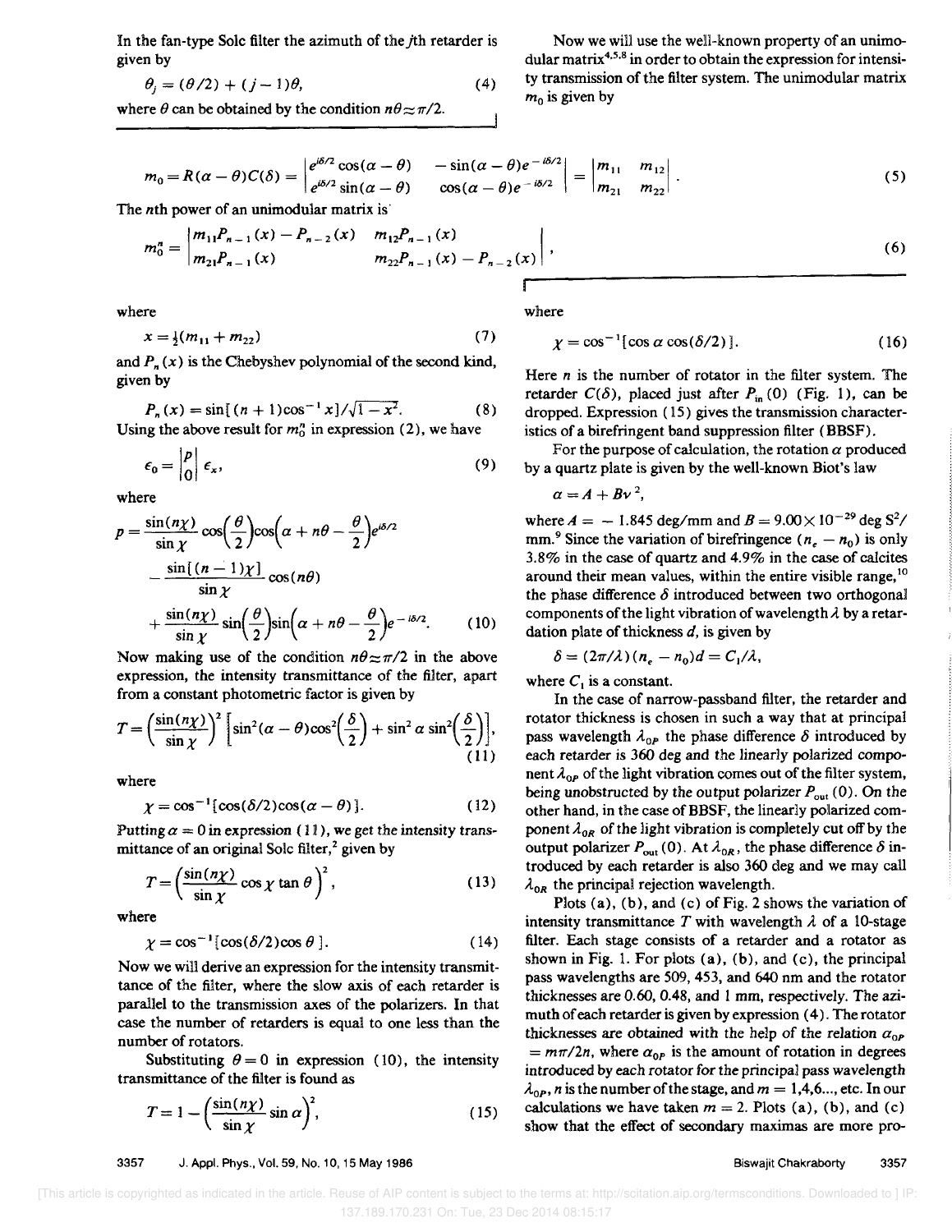nounced on the left-hand side of the principal maxima than on the right-hand side. The amplitudes of the secondary maximas on both sides of the principal maxima increase, as we take higher values of  $m$  (4,6,8,etc.). Plot (d) shows the intensity transmittance of a 10-stage Sole filter tuned at  $\lambda_{OP}$  $=$  509 nm. A comparison of plot (a) with plot (d) shows that in plot (a) the amplitude of the secondary maxima on the right-hand side of the principal maxima is lower, whereas the secondary maxima on the left-hand side of the principal maxima is much higher than that of the Solc filter [plot (d) ]. The widths of the principal maximas are more or less the same in both the cases.



FIG. 2. Plots (a)-(f) show the variation of intensity transmittance T with wavelength  $\lambda$  of different filter configurations.

3358 J. Appl. Phys., Vol. 59, No. 10, 15 May 1986

[This article is copyrighted as indicated in the article. Reuse of AIP content is subject to the terms at: http://scitation.aip.org/termsconditions. Downloaded to ] IP 137.189.170.231 On: Tue, 23 Dec 2014 08:15:17